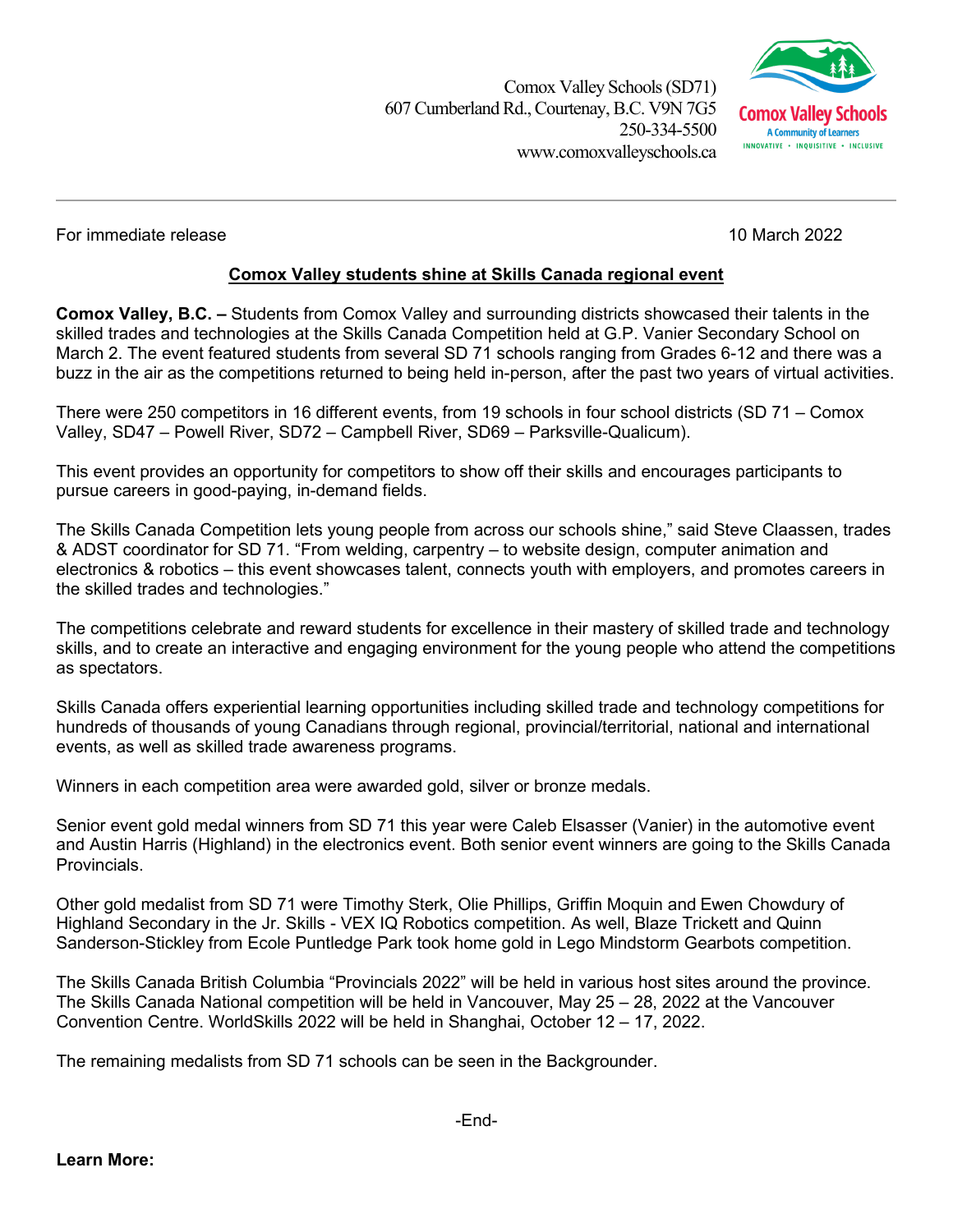Skills Canada BC <https://skillscanada.bc.ca/>

A backgrounder follows. Attached pictures are courtesy of SD 71.

## **Contact:**

Craig Sorochan Communications Manager Comox Valley Schools Phone: 250-334-5500

## **BACKGROUNDER**

| <b>Event Registration Choice:</b>    | <b>School</b>                     |                      | Medal         |
|--------------------------------------|-----------------------------------|----------------------|---------------|
| Automotive (x1)                      | <b>Highland Secondary</b>         | Caleb Elsasser       | Gold          |
| Cabinetmaking (x1)                   | <b>Georges P Vanier Secondary</b> | Kali Brown           | Silver        |
| Carpentry (x1)                       | Mark R. Isfeld Senior Secondary   | <b>Dalton Weaver</b> | Silver        |
| Digital Art (x1)                     | <b>Highland Secondary</b>         | <b>Hope Savard</b>   | <b>Bronze</b> |
| Electronics (x1)                     | <b>Highland Secondary</b>         | <b>Austin Harris</b> | Gold          |
| Electronics (x1)                     | <b>Georges P Vanier Secondary</b> | Katie Brown          | Silver        |
| Jr. Skills - Gravity Car (x3)        | Aspen Park Elementary             | <b>Josh Read</b>     | <b>Bronze</b> |
| Jr. Skills - Spaghetti (x4)          | <b>Highland Secondary</b>         | Nate Weaver          | Silver        |
| Jr. Skills - Spaghetti (x4)          | <b>Highland Secondary</b>         | Mikayla Roddam       | Silver        |
| Jr. Skills - VEX IQ Robotics<br>(x4) | <b>Highland Secondary</b>         | Daniel Shea          | <b>Bronze</b> |
| Jr. Skills - VEX IQ Robotics<br>(x4) | <b>Highland Secondary</b>         | Cal Kemya            | <b>Bronze</b> |
| Jr. Skills - VEX IQ Robotics<br>(x4) | <b>Highland Secondary</b>         | <b>Coltin Young</b>  | <b>Bronze</b> |
| Jr. Skills - VEX IQ Robotics<br>(x4) | Mark R. Isfeld Senior Secondary   | Shane Meyers         | <b>Bronze</b> |
| Jr. Skills - VEX IQ Robotics<br>(x4) | <b>Highland Secondary</b>         | <b>Timothy Sterk</b> | Gold          |
| Jr. Skills - VEX IQ Robotics<br>(x4) | <b>Highland Secondary</b>         | Olie Phillips        | Gold          |